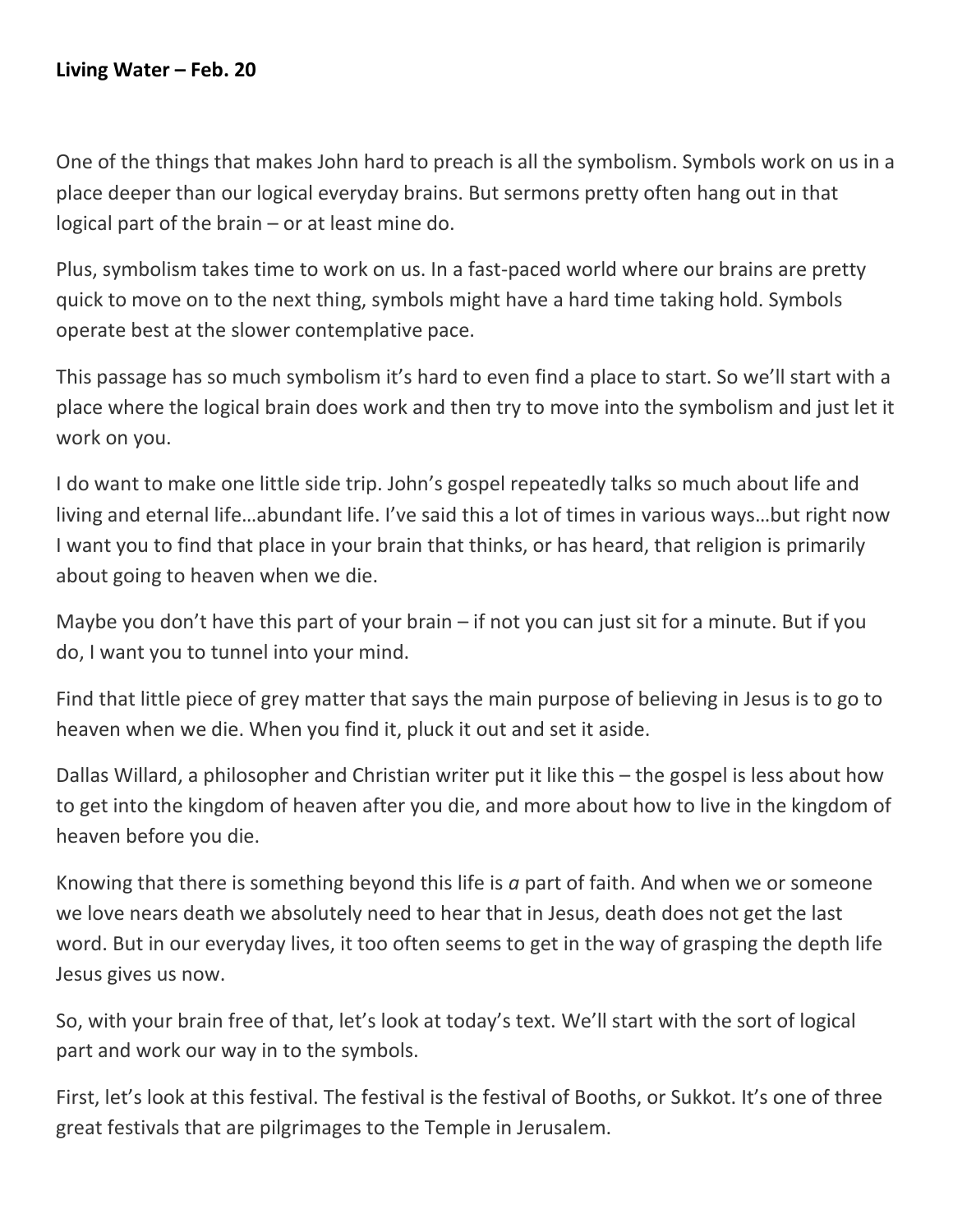The festival in the fall. Harvest is done and it's during the dry season. Water plays a key role in the festival. It's a time of remembering how God provided for the Israelites as they wandered in the wilderness.

They built little booths or three-side shelters to remind them of that time and how God provided. Modern day Jews still build these and eat their meals and even sleep in these little shelters during Sukkot.

Water plays a huge role in the festival. There are water ceremonies and prayers to God for rain so that the next growing season would be fruitful.

On the last day of the festival, the priests go to the pool of Siloam and fill up water buckets. In a joyful procession to the Temple, the water is poured on the altar and flows off as a living stream. Wine is also poured onto the altar, so this stream of wine and water flows from the altar.

The Jewish people listening to Jesus would have remembered all sorts of things. They would remember how God provided water from the rocky desert in the wilderness. They would remember things the prophet Isaiah said: With joy you will draw water from the wells of salvation."

And "Ho! Come to me everyone who thirsts! *"*Come, everyone who thirsts, come to the waters." This water ceremony points back into Israel's history. But it also points forward.

Maybe there's a bit of symbolism that has already occurred to you. We know that wine can be a symbol of blood. So this image of water and wine flowing from the altar might evoke the image of Jesus on the cross.

As Jesus hung on the cross, gasping, in the last dying stage, his side was pierced with a spear. Water and blood flowed from his side. Today's scene points symbolically to that image – an image of Jesus' glorification, which in John's gospel happens on the cross.

It is from the side of Jesus that that life-giving river will flow.

Life is such an important theme in John's gospel – Jesus came that we would have life and have it abundantly.

Abundant, not in the sense of length, but depth. The gospel is about being truly alive…tapping into that deep well of living water.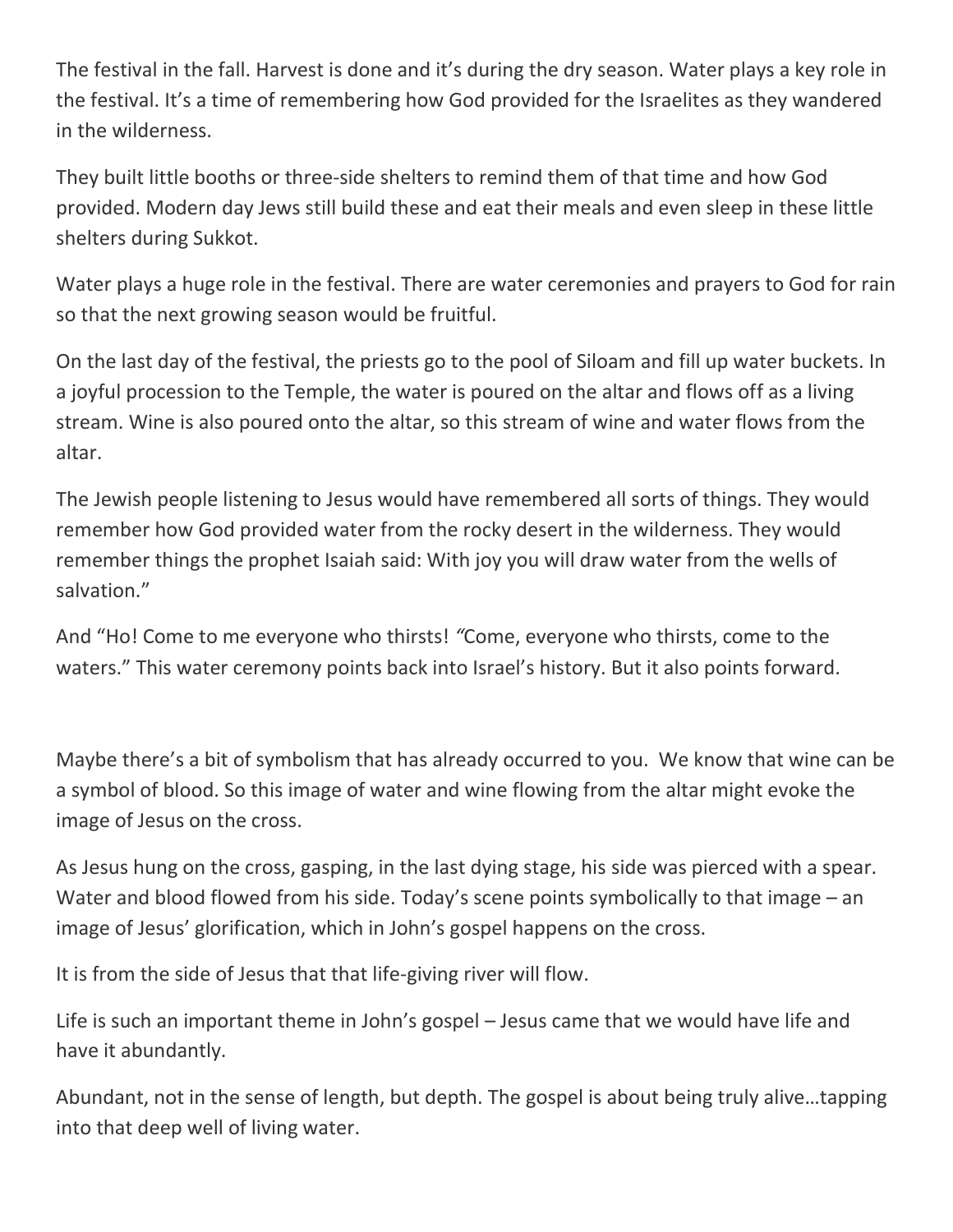What does it mean to be truly alive? And how does this passage help us?

Confirmation students – pay particular attention to this next part. It's the key to the how does this connect to my life question on your notes. And maybe listen to the whole next part before you write.

Ask – Let's talk about what it means to be truly alive. Actually, it might be easier to think about what it's like to not be truly alive. So, what are some situations or feelings that you associate with not alive?

(Answers)

Example – fear

Now, imagine that flow of living water…that spirit…flowing into and over those places of not alive. Imagine your own parched dry places being brought to life by the water of the spirit. Living water from Jesus is water that brings us back to life.

... examples from responses. Fear  $\rightarrow$  swimming very choppy branched oak.

Rwanda night – Rwanda in the 90's to the vibrancy and sheer aliveness of last night

Other -

That flow of living water from Jesus heals and refreshes us…it brings us back to life. But then that flow doesn't just stop with us. You've heard of the Dead Sea in the Middle East. The Dead Sea has a concentration of salt and minerals that makes life impossible in its waters.

The reason the Dead Sea is dead is because it has no outflow path. The only way the water can leave the lake is by evaporation. That leaves ever increasing concentrations of minerals and salts. Nothing can live in it.

When we have no outflow tract, we too can become like the Dead Sea.

This living water flows from Jesus to and through us. It courses through our veins, refreshing and renewing our own dead spots.

But part of being truly alive is letting that water flow out. The living water – the Holy Spirit – flows through us and into the parched places of the rest of world…places in the earth where human action has caused damage to creation.